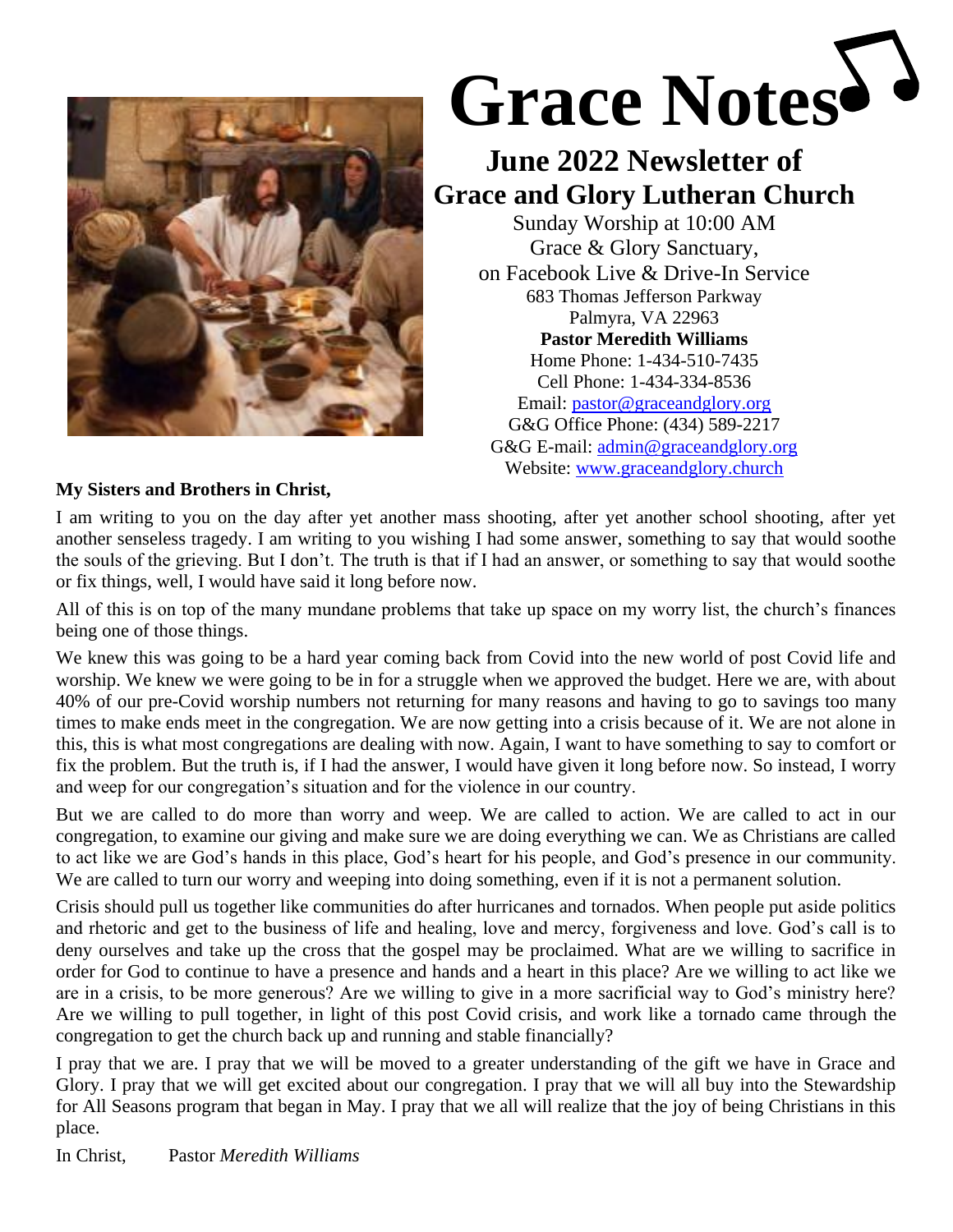#### **Dear Brothers and Sisters in Christ,**

This month we celebrate Pentecost – the birthday of the church. I am always amazed by the power of the Holy Spirit and how it works among us. As we attempt to get back to some normalcy in our lives, I know that many of us are wondering what the new normal will be. In the book of Acts we read the story of Pentecost and I am reminded of the early Christians and their struggles. We also know that many of them were persecuted for their new-found faith. Yet they persevered by studying the teachings of the apostles, sharing fellowship, receiving communion and praying. I think their example is a model for us to follow. We too, need to be diligent in our study of God's Word, receiving Holy Communion, praying, and sharing fellowship together. Our worship services are returning to a more familiar format especially with the music – the choir and bells add so much, and now receiving the bread and wine. We have started to resume some fellowship activities: Men's and Women's Breakfasts, OWLS, Quilters, Coffee after worship, and I encourage you to participate as you are able.

I also know that many of you are concerned about the future of Grace and Glory as we come out of this pandemic. It definitely has taken its toll on our congregation and our ministry together. Yet God has been faithful to us through this pandemic and is with us now as we look to the future. While things are not back to normal, we are moving in the right direction. We need your support as we come back together. As we head into the summer months, we may be looking at travel plans and vacations that we have had to postpone and getting back together with family and friends. I hope we all can enjoy the summer. In the months ahead I encourage the congregation to worship together when you are in town, to keep our congregation in your prayers, and to remain vigilant in our support of Grace and Glory. The LT has been carefully watching our finances and not spending any more than what is necessary to keep our building open (mortgage, insurance, utilities, and necessary repairs) and pay our staff and at this point we are projecting a shortfall. Our Stewardship team will be reporting to you later this month. We are a faithful and generous congregation and I believe we can rise to the challenge.

In Christ,

Pam Hokanson Congregation President

#### **Grace & Glory Financial Report**

| <b>April 2022</b>          | <b>YTD April 2022</b>                                                                              |  |
|----------------------------|----------------------------------------------------------------------------------------------------|--|
| Income:                    | Income:                                                                                            |  |
|                            |                                                                                                    |  |
|                            |                                                                                                    |  |
| Memorial \$250.00          |                                                                                                    |  |
| Designated\$728.00         |                                                                                                    |  |
| Total Donations\$21,122.93 | Total Donations* \$89,753.22                                                                       |  |
|                            |                                                                                                    |  |
|                            |                                                                                                    |  |
| <b>Expenses:</b>           | <b>Expenses:</b>                                                                                   |  |
|                            |                                                                                                    |  |
|                            |                                                                                                    |  |
| Memorial \$0.00            |                                                                                                    |  |
| Designated\$495.26         |                                                                                                    |  |
|                            |                                                                                                    |  |
| General Change \$686.63    | General Change  \$3,522.53                                                                         |  |
| Building Change\$932.10    | Building Change  \$10,878.24                                                                       |  |
|                            | * \$21,100 of donations were received in 2021 for the 2022 year. Without this 2022 annual donation |  |

being booked in January, the General and Building Funds would have decreased.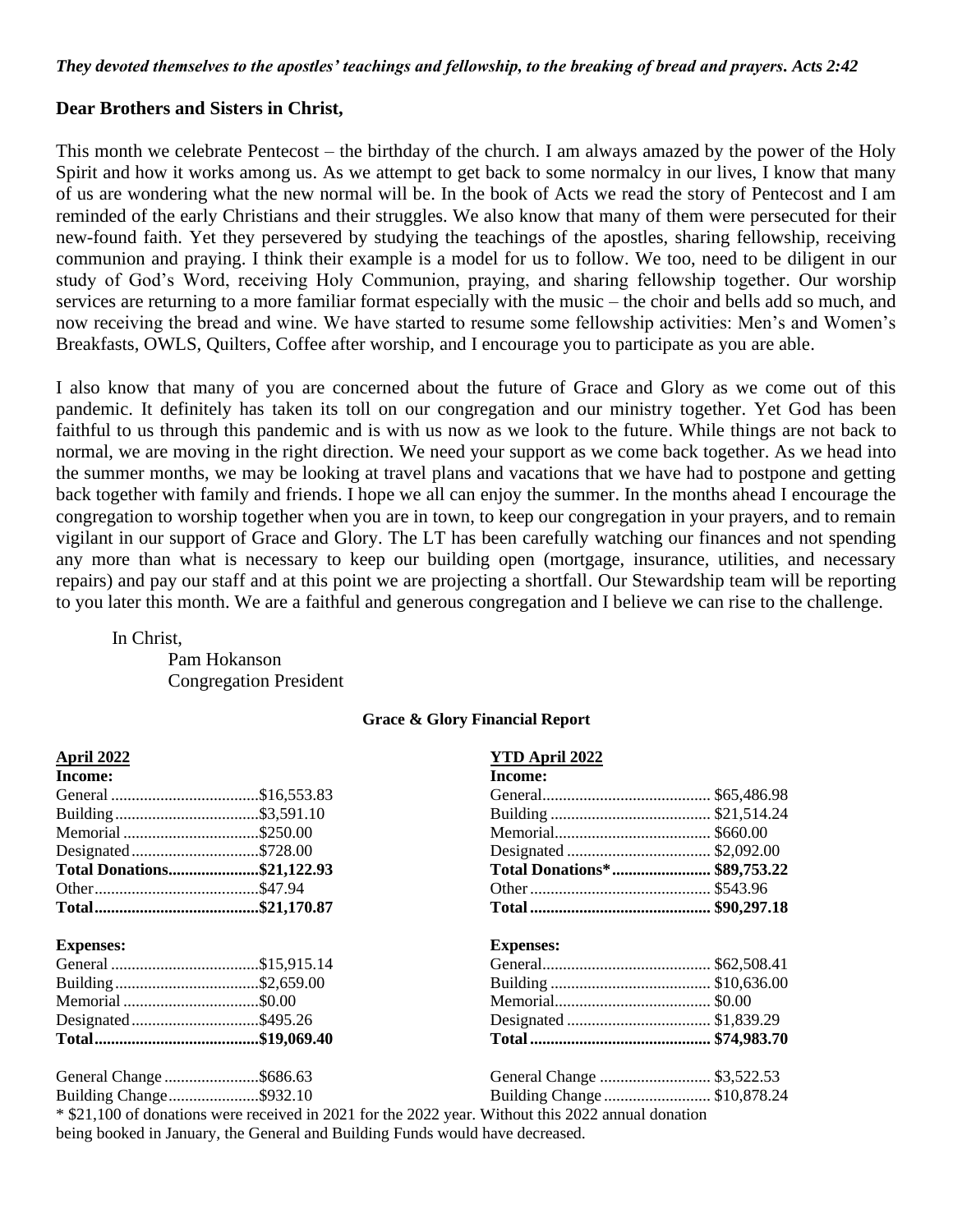# **Summary of Leadership Team Meeting in May**

The Leadership Team (LT) met on May 18, 2022. After devotions and prayer, the following items were discussed:

PASTOR'S REPORT/ PRESIDENT'S COMMENTS: Pastor and Pam used this time to mention how hopeful they are as we approach the summer months. The full music program is returning and adding so much more to our liturgy. The congregation is planning more fellowship opportunities in the hopes of bringing us all closer and especially to welcome our 4 newest members. Committees are meeting to build on our strengths and improve upon our stewardship. Pastor is working on building bonds with area pastors and their congregations and contemplating a restart of the community youth group. Pastor also mentioned her desire to reinvigorate the Bible study groups. In response to a question, Pastor and Pam mentioned that the two bushes (which had been originally donated to the church by Sue Pickett and planted by Jeff O Dell) were recently removed by him when they could no longer thrive there. Also, Helen Ida was mentioned as the person who recently planted flowers to beautify the church's entryway. The LT is grateful when members reach out to help with an area that needs addressing. Similarly, Joel and Julie Dwyer stepped up to help Beth Jenkins and Bob Candea (who volunteer to mow the acreage surrounding the church) with trimming and Mike Montgomery offered to assist them with the mowing. The LT wants to continue recognizing those members who take such good care of our facilities often without us ever knowing who they are. Pastor requested some days when a supply pastor will be needed to fill in. They included a Synod wide youth event, continuing education and vacation days. The LT approved the dates given.

After reviewing the Finance Team's reports and recommendations, the LT then began the discussions on developing a contingency plan to deal with the church's income deficit. Pam will ask Pat McCloud to assist us in communicating our church's financial status to the congregation sometime in early June. Other than continuing to expend funds for essential items only, no other decisions were made.

# *OLD BUSINESS*:

Covid 19 Update: Pastor asked about using the communion rail again to dispense the sacrament. It was agreed to leave things the same for now. Communion is being dispensed in the little cups. Masks are still optional.

2021 Annual Staff Reviews Update: Pam reported that she is still working with Pat McCloud to complete the process of reviewing the church staff.

Blood Drive: Paula is trying to arrange a date in the fall to host a blood drive. The Red Cross is asking that she provide them with a minimum of 40 names of willing participants before scheduling a date. Paula will be asking for individuals to sign up in an upcoming newsletter. Pastor will try and see if area churches might provide us with additional names to call. It was suggested that the times might coincide with our Feeding Fluvanna campaign and that our church could be another collection point for both events.

Stewardship for all Seasons: Pastor, Pam Hokanson, Paula Tomko and Pat McCloud will be attending their first meeting on May 26, 2022 at 11:30am. The meeting will be recorded for those who can't attend for later viewing.

# *NEW BUSINESS:*

May 4th Meeting with John Wertz: A "Birthday Dinner" event for September 24th, 2022, is set to coincide with the 10th anniversary of worshipping in our present building. Lynn agreed to head the planning. Pam mentioned that we now need volunteers to assist with the planning.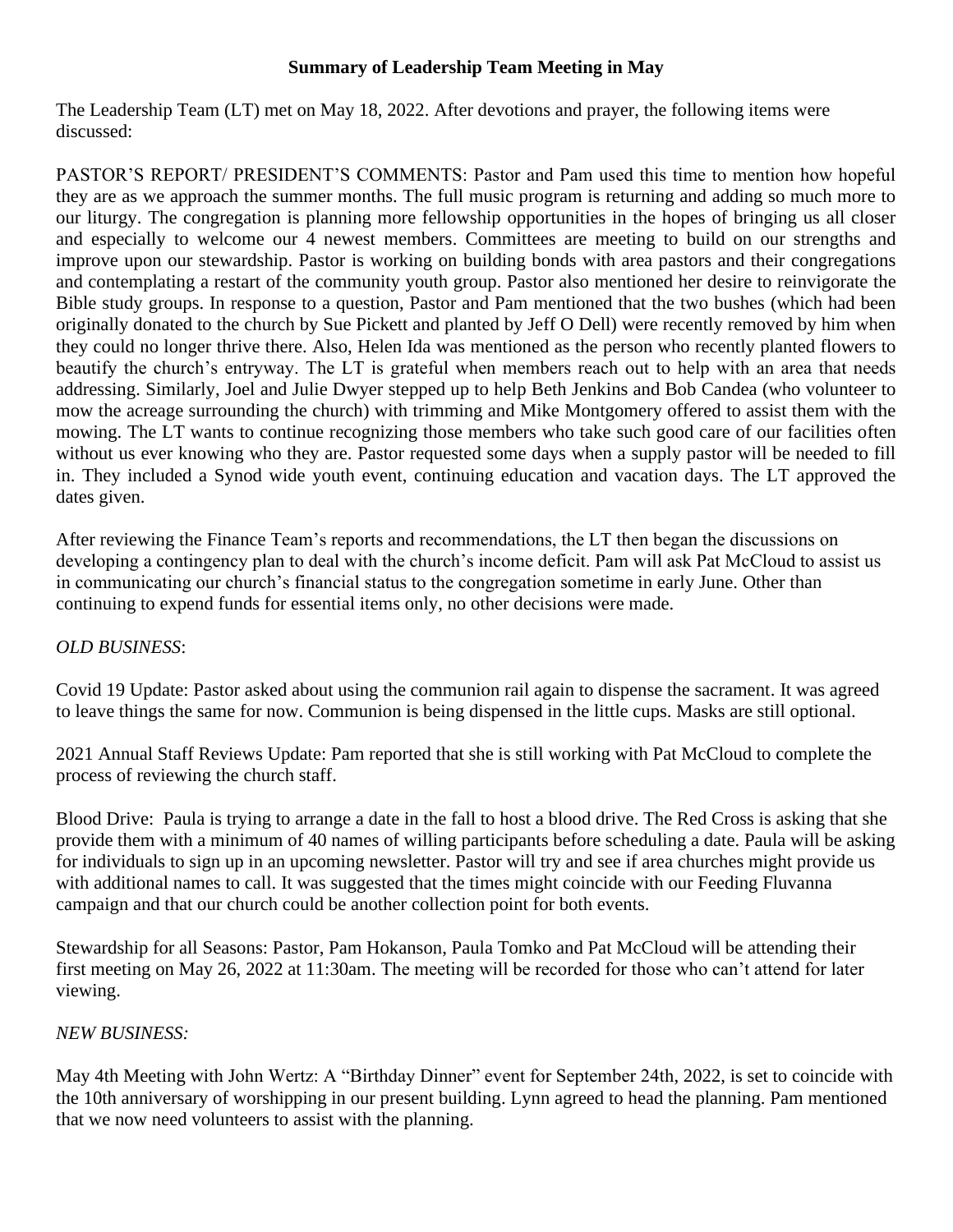The Core Values discussion narrowed us down to the following 5 strengths we view in our congregation: Grace, Faith, Generosity, (Spiritual) Maturity, Welcoming. Our next meeting will develop these ideas further.

Zoom June 8th 7pm Meeting: Core Values Continuing Discussion with John Wertz: Pam directed the LT members to review the materials prior to their attendance at the upcoming meeting. She will be sending us the link.

Insurance Matter: Pam reported that in a recent conversation with Dennis, she was informed that the insurance agent advised him that we might not have sufficient coverage for our signage. Presently we have \$5,000.00 with a \$1,000.00 deductible for both signs. In order to up the coverage to the recommended \$10,000.00 to \$15,000.00 range they would require \$100.00 in additional premium and our deductible would increase to \$2,500.00. It was also noted that our mowing machines were not listed as part of our coverage. According to Dennis, they have now been added to the policy. After some discussion, the LT agreed to have Pam tell Dennis to leave the insurance policy amounts for the signs as is, with the additional listing of our two mowers, which was done at no additional cost to the church.

Summer Worship Hours: The LT agreed to leave the hours unchanged. Service will remain at 10am Sundays.

Misc. Questions: Lynn asked if she should send her check to register for a booth at the fair, given our financial concerns. She was encouraged to do so with the understanding that no new giveaways be purchased at this time. Ideas were mentioned to use items already on hand or to come up with a no cost plan to present ourselves.

Christian Service Society: Lynn reported that since no new director has come forward to replace retiring Director Bertha, The Monticello Area Community Action Agency (MACAA) will absorb the group to manage the area food pantry as well as continue to provide services to those in need. It is the hope that churches as well as individuals will continue to provide support to keep their local programs alive. Lynn will be attending another meeting soon to find out more.

*Submitted by Colleen Sterner*

#### **Donations for Ukrainian Refugees**

We are collecting for the Ukrainian refugees. Many of you have been asking: what can we do to help the people of Ukraine? One of our VA Synod congregations, Our Savior in VA Beach, has a way to ship items to Ukrainian refugees in Europe, and we are invited to participate. We are collecting diapers. Any size (Adult or child), any brand, any amount, bring them to the church. If you are unable to shop, donations may be made to Grace and Glory marked for Ukrainian refugees, to help with the cost of shipping. The diapers will be taken to VA Beach for shipping in July.

#### **A Gift of Life**

Grace and Glory is looking to be a local blood donation station in Fluvanna and are looking for people who would be interested in giving blood through us on a regular basis. Unfortunately, before the Red Cross will give us an official date, we need to have approximately 40 names of people willing to give. We recognize that if you agree you may not be available on the actual date, but we hope we will be able to fill those who aren't able to come with community members. If you would be willing to be on our list, please contact Paula Tomko or the church office. Paula can be called or texted at [434-960-2983.](callto:434-960-2983) We would welcome community members names at this time too if you know of friends or family members who would also be interested in donating locally.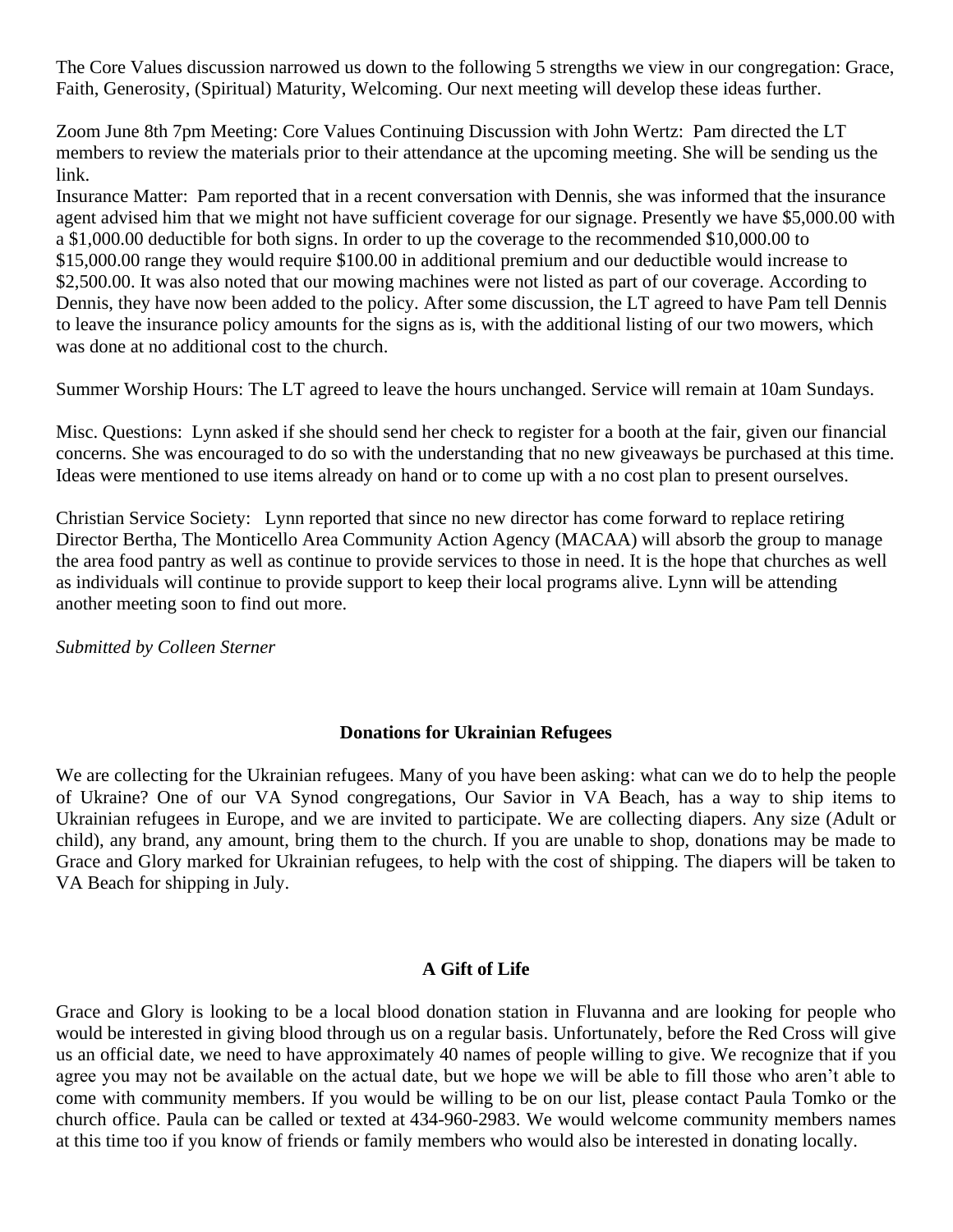# **Older Wiser Lutherans Seniors (OWLS)**

The OWLS invite members of the Congregation to join them for their OWLS fellowship gathering on Tuesday, June 7th at 12:00 noon at church for a picnic lunch. This will be a potluck. Bring a dish to share (plate of little sandwiches, salad, side, or dessert), and BYO beverage. Plates, napkins, and silverware will be provided. No grilling will be available. Weather will determine whether outside in Pavilion or inside. No RSVP necessary. Contact Linda Beaudoin if any questions. [\(434\)589-2654,](callto:(434)589-2654) or [lmbeaudoin@aol.com.](mailto:lmbeaudoin@aol.com)



Submitted by *Linda Beaudoin*

# **Coffee Time is Back!!**

Join us on the 3<sup>rd</sup> Sunday of each month for coffee/tea and fellowship immediately following the service. In order to enjoy this time together we need volunteers to bring simple goodies, i.e. cookies OR coffee cake (store bought is fine) OR a quick bread OR crackers and cheese. Coffee and hot water will be ready thanks to the coffee elf. You will need to set up and clean up. Mugs can go in the dishwasher.

Contact Lynn Wirth at lynnrwirth@hotmail.com or [540-832-6942](callto:540-832-6942)

#### **June Birthdays**

|  | Mackenzie Brennan 06/26 |
|--|-------------------------|
|  |                         |
|  |                         |
|  |                         |
|  |                         |

# **ELCA Ukrainian Support**

On Feb. 24, Russian forces invaded Ukraine, launching land, sea and air attacks. Russia has launched air strikes across the country, including on the capital of Kyiv and other major cities. Millions of people fleeing the violence of Russia's war against Ukraine and are moving toward Ukraine's western districts and such neighboring countries as Poland, Moldova, Slovakia, Romania and Hungary. There are major humanitarian concerns for both internally displaced people and refugees. Many of these Ukrainians fleeing their homes need shelter and such basic necessities as food, water and toiletries. Care for people also includes pastoral and psychological support to address the trauma they've endured.

Lutheran Disaster Response is accompanying our companions in Ukraine, Hungary, Poland, Romania and Slovakia, as well as such ecumenical partners as this Lutheran World Federation and Church World Service, in their humanitarian responses to the crisis created by Russia's war against Ukraine. These partners provide refugees with immediate support and supplies such as food, blankets, water and hygiene kits. Presiding Bishop Elizabeth Eaton has joined other religious leaders from Europe and around the globe in issuing an [interfaith call](https://www.elca.org/News-and-Events/8131)  [for peace](https://www.elca.org/News-and-Events/8131) in the region. 100% of all donations go to support the refugees.

# **Grace Notes Newsletter Input**

If you have any information that should be placed in the newsletter, please submit the material to LeRoy Moyer at Lee Helen@embarqmail.com. The next newsletter deadline is June 24.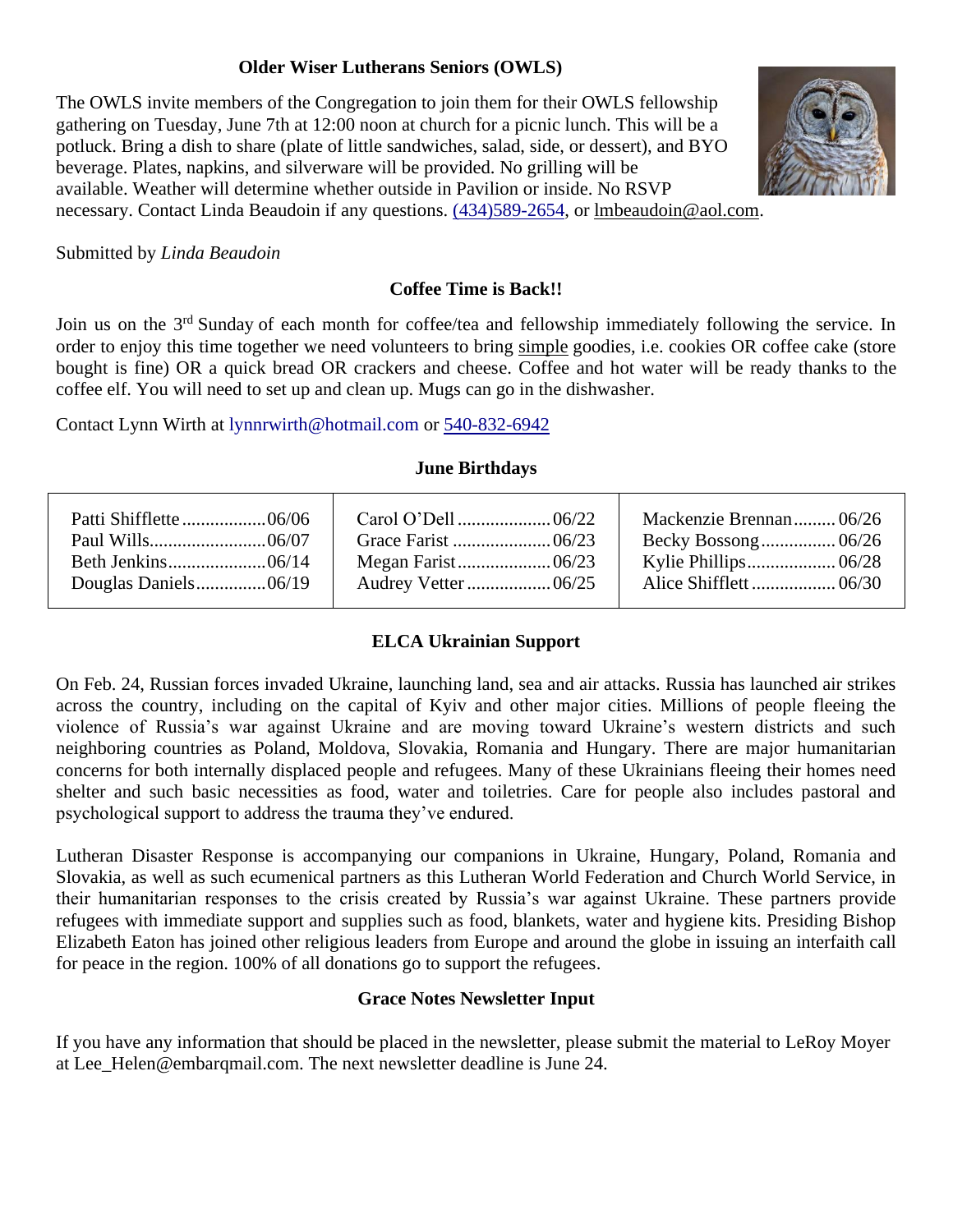|                           | June 5                   | June 12                  | June 19                  | June 26           | July 3                   |
|---------------------------|--------------------------|--------------------------|--------------------------|-------------------|--------------------------|
| <b>Minister</b>           | Meredith Williams        | Meredith Williams        | Meredith Williams        | Meredith Williams | Meredith Williams        |
| <b>Assisting Minister</b> | Keith Weimer             | Rosann Hill              | Paula Tomko              | Kevin Davidson    | Paula Tomko              |
| <b>Usher</b>              | Linda Bolling            | Louise Jargowsky         | Paul Crowther            | Jan Crowther      | <b>Carol Parsons</b>     |
| <b>Altar Guild</b>        | <b>Janet Rockafellow</b> | <b>Janet Rockafellow</b> | <b>Janet Rockafellow</b> | Terry Weese       | <b>Janet Rockafellow</b> |
| <b>Tellers</b>            | Keith Weimer $\&$        | Rosann Hill $&$          | Paula Tomko &            | Terry Weese &     | Paula Tomko &            |
|                           | Paula Tomko              | Vikki McCloud            | Paul Crowther            | Jan Crowther      | Pat McCloud              |

#### **Sunday Helpers**

We all give thanks to our faithful Sunday helpers who provide our music, set up the altar and other worship aids, provide our sound system and count our offerings and to those who organize and secure our readers and worship assistants, greeters and ushers, hospitality providers, sound system providers and tellers. Please volunteer to help with the service.

#### Ushers/Greeters

 Carol Parsons – (434) 589-6068 Lectors and Assisting Ministers Paula Tomko – (434) 326-5533 Altar Guild Janet Rockafellow – (434) 589-9608 Tellers Paula Tomko – (434) 960-2983 Audio Visual System Dennis Wolf – (434) 249-6510 (Administrator)

If you have signed up for a duty and find that you cannot make it for some reason, please arrange to find a replacement.

#### **Bulletin, Office and Calendar Requests**

E-mail Liz Layne at [admin@graceandglory.org,](mailto:admin@graceandglory.org) or call her at 589-2217 to:

- 1. Have an announcement included in the Sunday bulletin
- 2. Schedule the office meeting spaces

3. Have an activity or meeting included on the church calendar. The calendar is posted on our Website [\(www.graceandglory.church\)](http://www.graceandglory.church/).

# **Prayer List Requests**

You may submit prayer requests to Liz Layne at [admin@graceandglory.org.](mailto:admin@graceandglory.org) They will be included on the list for 4 weeks. You may resubmit a request to keep them on for an additional 4 weeks.

#### **Grace and Glory Website**

The present website [www.graceandglory.church](http://www.graceandglory.church/) includes a great deal of information that is updated regularly.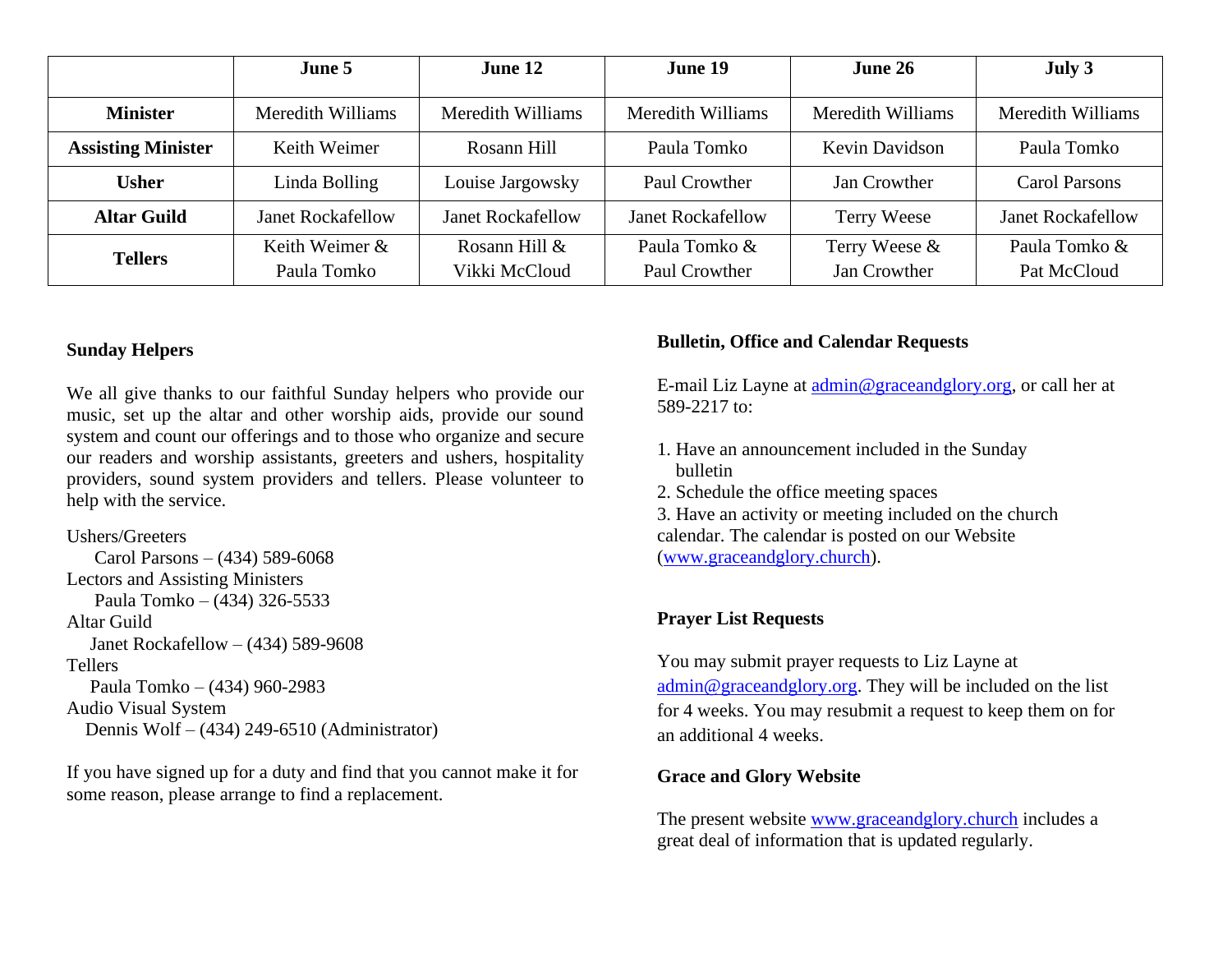| <b>June 2022</b>                                                                                                            |                                                                                                           |                                                                                                              |                                                                                    |                                                                                   |                                                                                                    |                                                                         |
|-----------------------------------------------------------------------------------------------------------------------------|-----------------------------------------------------------------------------------------------------------|--------------------------------------------------------------------------------------------------------------|------------------------------------------------------------------------------------|-----------------------------------------------------------------------------------|----------------------------------------------------------------------------------------------------|-------------------------------------------------------------------------|
| <b>Sunday</b>                                                                                                               | <b>Monday</b>                                                                                             | <b>Tuesday</b>                                                                                               | Wednesday                                                                          | <b>Thursday</b>                                                                   | Friday                                                                                             | <b>Saturday</b>                                                         |
| 29<br>10am - Sanctuary, FB Live<br>and Drive-in Service<br>11:15am - Choir Practice                                         | $9 - 12$ pm $-Liz$ Layne<br>online                                                                        | 30<br>31<br>$9 - 12$ pm $-Liz$ Layne -<br>office<br>$6:30$ pm $- AA$<br>$7:30$ pm $-$ Handbell<br>Rehearsals | $\mathbf{1}$<br>Church Cleaning<br>10am - 12pm - Liz Layne<br>online               | $\mathbf{2}$<br>$9am - 12pm$ -Liz Layne in<br>office<br>10am - Hybrid Bible Study | 3<br>9am - 12pm - Liz Layne<br>online<br>$6:30$ pm $- AA$                                          | 9am – Women's Breakfast<br>$-$ Moose by the Creek<br>$6:30$ pm $- AA$   |
| 5<br>10am - Sanctuary, FB Live<br>and Drive-in Service                                                                      | $9 - 12$ pm $-Liz$ Layne<br>online<br>11am – Finance Team<br>Meeting<br>7pm – Evening Bible<br>Study Zoom | $\overline{7}$<br>-6<br>$9 - 12$ pm $-Liz$ Layne -<br>office<br>12pm – OWLS Picnic<br>$6:30$ pm $- AA$       | 8<br>9am - 12pm - Liz Layne<br>online                                              | $\mathbf{Q}$<br>$9am - 12pm$ -Liz Layne in<br>office<br>10am - Hybrid Bible Study | 10<br>9am - 12pm - Liz Layne<br>online<br>$6:30$ pm $- AA$                                         | 11<br>9am - Men's Breakfast -<br>Moose by the Creek<br>$6:30$ pm $- AA$ |
| 12<br>10am - Sanctuary, FB Live<br>and Drive-in Service                                                                     | Liz Layne OFF<br>$10am-12pm-LWR$<br><b>Ouilters</b><br>$7$ pm – Evening Bible<br>Study Zoom               | 13<br>14<br>9 - 12pm - Liz Layne -<br>office<br>$6:30$ pm – AA                                               | 15<br>Church Cleaning<br>9am - 12pm - Liz Layne<br>online<br>$7$ pm $-$ LT Meeting | 16<br>$9am - 12pm$ -Liz Layne in<br>office<br>10am - Hybrid Bible Study           | 17<br>9am - 12pm - Liz Layne<br>online<br>$6:30$ pm $- AA$                                         | 18<br>$6:30$ pm $- AA$                                                  |
| 19<br>10am - Sanctuary, FB Live<br>and Drive-in Service<br>$11:00am - \text{Coffee}$ and<br>Fellowship following<br>service | $\overline{20}$<br>$9 - 12$ pm $-Liz$ Layne<br>online                                                     | 21<br>$9 - 12$ pm $-Liz$ Layne -<br>office<br>$6:30$ pm $- AA$                                               | 22<br>9 - 12pm - Liz Layne<br>online                                               | 23<br>$9am - 12pm$ -Liz Layne in<br>office<br>10am – Hybrid Bible Study           | 24<br><b>Grace Notes Newsletter</b><br>due<br>9am - 12pm - Liz Layne<br>online<br>$6:30$ pm $- AA$ | 25<br>$6:30$ pm $- AA$                                                  |
| 26<br>10am - Sanctuary, FB Live<br>and Drive-in Service<br>Pastor to Kairos                                                 | Pastor to Kairos<br>$9 - 12$ pm $-Liz$ Layne<br>online<br>$10am-12pm-LWR$<br><b>Ouilters</b>              | 28<br>27<br>Pastor to Kairos<br>9 - 12pm - Liz Layne -<br>office<br>$6:30$ pm $- AA$                         | 29<br>Pastor to Kairos<br>Church Cleaning<br>9am - 12pm - Liz Layne in<br>office   | 30<br>Pastor to Kairos<br>Liz Layne OFF                                           | Pastor to Kairos<br>Liz Layne OFF<br>$6:30$ pm $- AA$                                              | 9am - Women's Breakfast<br>$6:30 \text{pm} - AA$                        |

**Indoor services: Masks and social distancing are optional.** Remember: The most up-to-date information and details about events listed is available on our website calendar at [www.graceandglory.church.](http://www.graceandglory.church/) If you have a need for the office or additional information that should be included on the calendar, please send the information to Liz Layne at admin@graceandglory.org, or call her at 434-589-2217.